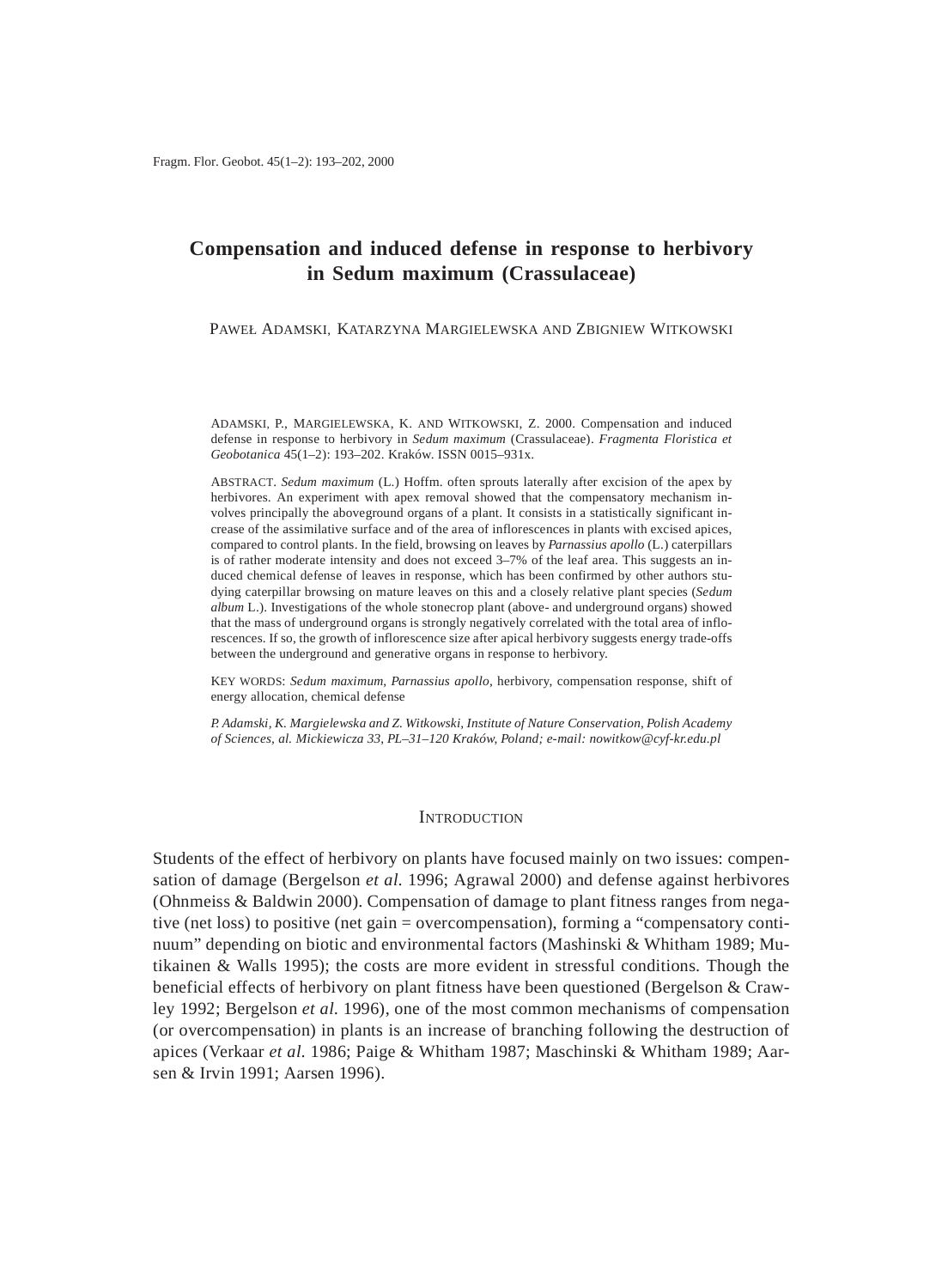Stonecrop plants show adaptation to herbivory in two ways – by active defense and by compensation of damage. The concentration of alkaloids ranges from 0.03% to 0.06% of biomass, and polyphenolic compounds oscillate between 2.3 and 8.9% (Wolbis´ 1989). Among other species, *Sedum maximum* (L.) Hoffm. is characterized by a high concentration of a specific compound, rohalkaloid (Frank & Hartmann 1963). Such compounds certainly serve plants as antiherbivore defense agents. Moser and Oertli (1980) described a strong defense against larval herbivory by the apollo butterfly *Parnassius apollo* (L.) in overwintering stolons of *Sedum album* L.

On the other hand, during a field inventory of *Sedum maximum* (Witkowski *et al.* 1993) we observed its robust ability to compensate apical excision by increased branching. In single cases we observed dense branching, which suggests even overcompensation after apex removal. The present paper concentrates on compensation process. The aims of our investigations were these:

– to identify the main herbivore taxa attacking stonecrop *Sedum maximum*,

- to describe the form of leaf and apex damage done by herbivores,
- to examine the plant's reaction to herbivory (induced response),

– to excise apices experimentally, simulating one of the forms of herbivory, in order to determine whether apical destruction significantly influences the size of inflorescences.

This study is part of research on the host plant of the apollo butterfly, whose population is now recovering in Pieniny National Park, Polish Carpathians (Witkowski & Adamski 1996).

# MATERIAL AND METHODS

The investigations were carried out in the Pieniny Mts, a narrow limestone mountain range situated in the central part of the West Carpathians, crossed by the frontier between Poland and Slovakia. The range lies almost entirely in the lower montane forest belt (fir-beech forests). Now the central part of the mountains is included in the Pieniny National Park covering about 2700 ha, far less than 0.01% of the territory of Poland. Such a small area harbors about 1100 vascular plant species, which makes up about 50% of Poland's native flora. Among them are two local endemics and many relict and rare species (Zarzycki 1991).

In the Pieniny Mts the stonecrop (*Sedum maximum*) is quite common, particularly on the southern slopes covered by xerothermic grasslands (*Festucetum pallentis* and *Origano-Brachypodietum* plant associations) and thin bushes, and also on stone debris and rocks (Łaskawiec 1988; Witkowski *et al.* 1993).

The stonecrop is a perennial succulent rhizocarp with characteristic roots of an elongated bulb type (Fig. 1). It spreads vegetatively by branching the root bulbs and also by seed. In early spring the rhizocarp gives off one or a few buds forming a 15–60 cm unbranched stem. Two elliptic or round succulent serrate leaves are located on each node, where dormant lateral buds are also located. The total number of leaves depends on the height of the plant. The inflorescence is formed in July and flowering is observed in August and September. Its cream-colored flowers form dense umbels. The 0.5 mm long seeds mature in October and November. The phenology of development of the aboveground organs of *Sedum maximum* and the intensity of leaf herbivory are presented in Fig. 1 (Wala 1995; Łaskawiec 1988).

The observed morphological effects of herbivory on leaves were internal or external removal of leaf tissue, varying in size (see Figs  $2 \& 5$ ). Apex destruction resulted in lateral branching. Lateral shoot length and inflorescence formation were dependent on time of destruction and on how much shoot was removed.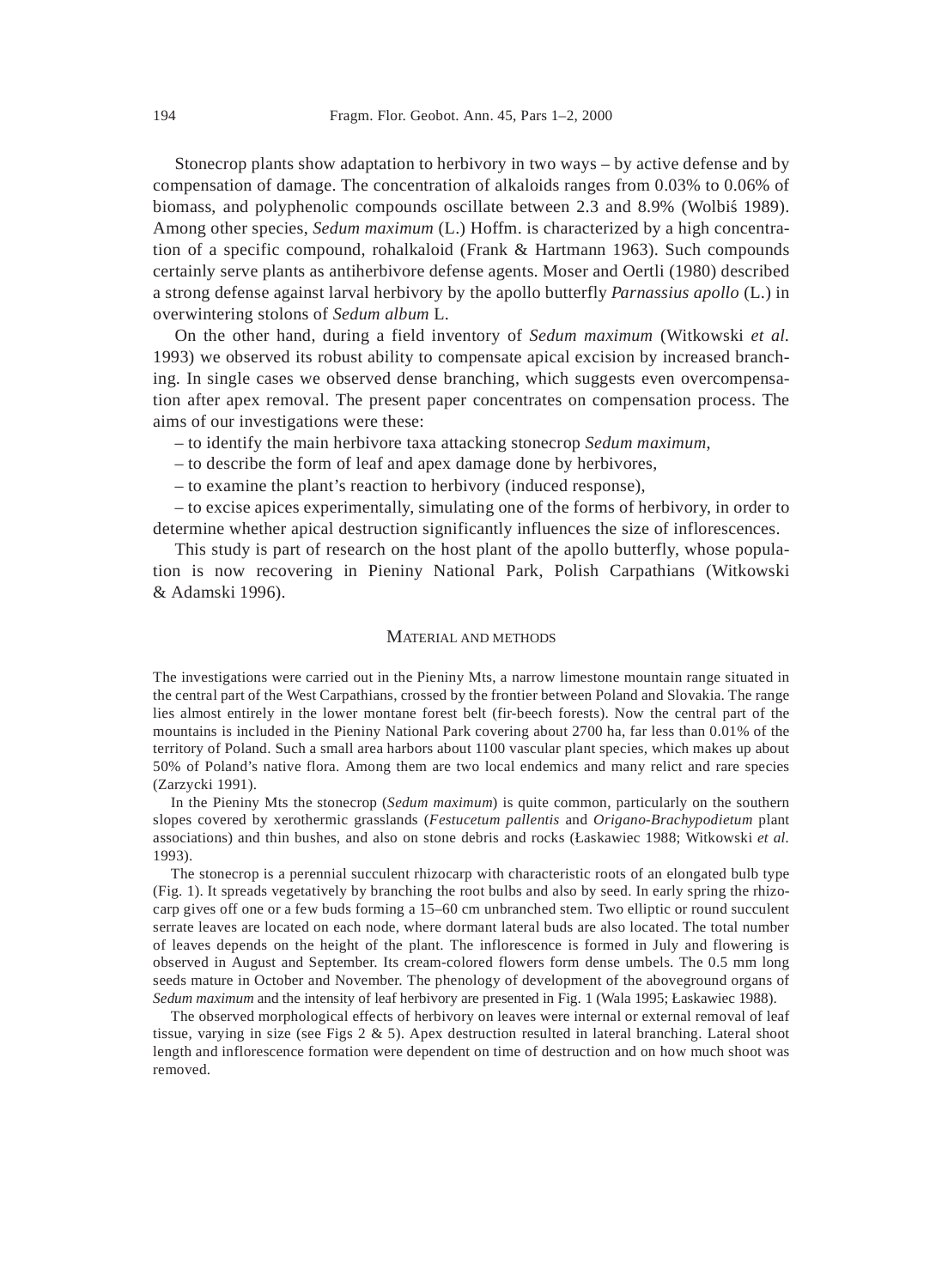

**Fig. 1.** Scheme of phenological development of stonecrop *Sedum maximum* (L.) Hoffm. (upper part) and of phenology of apollo butterfly *Parnassius apollo* (L.) (lower part). Upper diagram shows phenology of stonecrop and average height of plant shoot (cm); arrows indicate SD. Lower part shows intensity of browsing (percent of leaf removed) and phenology of apollo butterfly (after Wala 1995).

Field studies were carried out in four vegetative seasons in 1992–1995. We investigated *(1)* the maximum height of undamaged and damaged (apex excision) shoots, *(2)* the number of leaves on each shoot, *(3)* the number and height of lateral sprouts on damaged shoots, and *(4)* the diameters of each inflorescence (on damaged shoots there were sometimes more than one umbel). The last parameters ware used to calculate the total area of inflorescences on the stolon.

In 1994, two groups of 20–30 stolons of the stonecrop growing in the neighborhood were selected for the experiment. One group was treated as the control, and the other was cut in April and in May. The effects of cutting were identified and described, and stolons with excised apices were compared with the control group in respect of the characters investigated earlier (1–4).

 In late autumn 1995, 20 plants were dug out and washed, and the four characters mentioned above were measured on each plant. Eleven plants were weighed, the aboveground and underground parts of the plant separately**.** This procedure enabled us to analyze the allometry of whole stonecrop individuals.

During data processing the following analyses were carried out:

– relations between the characteristics of different organs of the plant were checked by regression analysis. The correlations were accepted as significant when  $p < 0.05$ ;

– differences in stolon characters (height and number of leaves) between years were analyzed by one-way ANOVA;

– the frequency of lateral branching between damaged and undamaged stolons were compared with the chi-square test;

– the differences in the maximum height and number of leaves between generative and vegetative shoots were analyzed with Student's *t*-test for two independent samples. The same test was applied to the differences between the experimental (apex excision) and control groups.

All statistical tests presented here were based on the standardized computer procedures of the Statistica 4.0 program.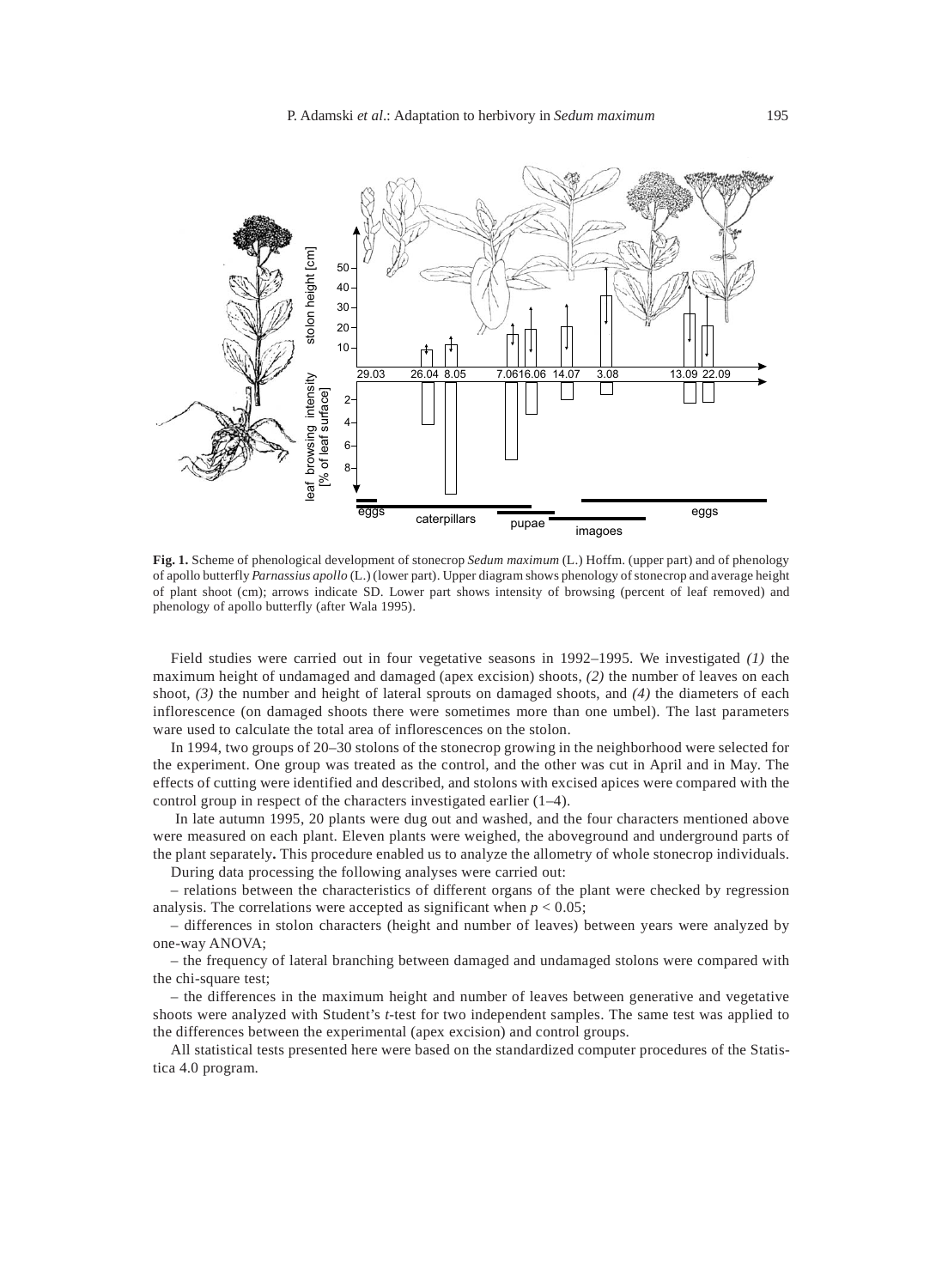## **RESULTS**

The investigations of the whole stonecrop plant gave three relationships (Fig. 2): *(1)* the mass of the underground parts was directly proportional to the number of leaves on all stolons of the plant, *(2)* the inflorescence area was also positively correlated with the number of leaves on all stolons, and *(3)* the mass of underground parts was strongly negatively correlated with inflorescence width.



**Fig. 2.** Relationships between number of leaves and bulb mass (A), number of leaves and inflorescence size (B) and inflorescence size and bulb mass (C) in stonecrop *Sedum maximum* (L.) Hoffm.

There was no statistically significant variability in stolon size between particular years. Therefore it was accepted that the data for each year were a sample from the same population (Fig. 3). In this population, however, we found a significant difference in height between generative (with inflorescence) and vegetative stolons (Fig. 4).

Taking into account the term, intensity, site and features of damage (Figs  $2 \& 5$ ) we distinguished three main groups among the herbivores (Fig. 5). The first included se-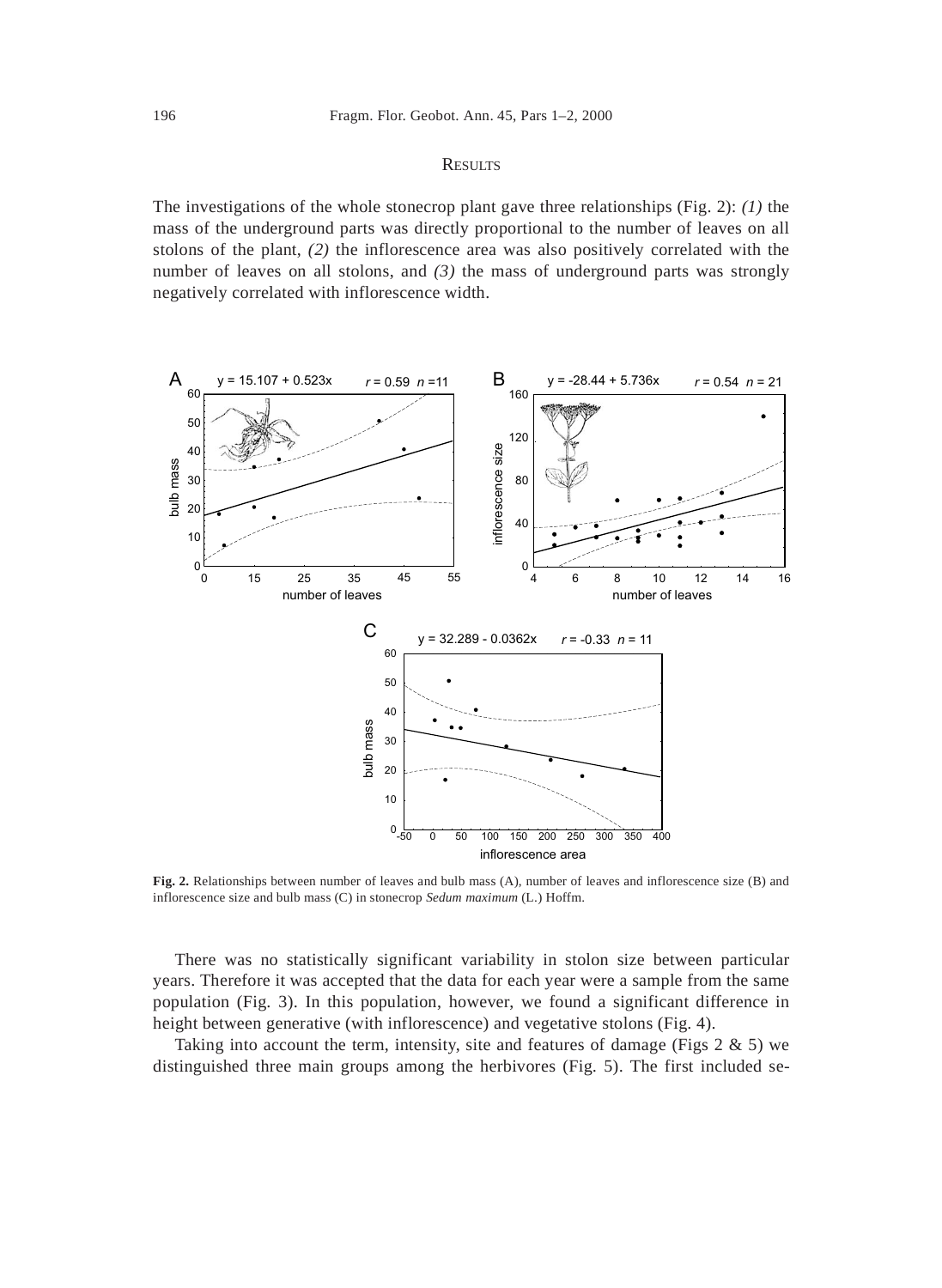

**Fig 3.** Comparison of stolon height (left figure) and number of leaves (right figure) of stonecrop *Sedum maximum* (L.) Hoffm. in investigation period (1992–1994).



**Fig. 4.** Comparison of stolon height (left figure) and number of leaves (right figure) among generative (with inflorescence) and vegetative stolons of stonecrop *Sedum maximum* (L.) Hoffm.



**Fig. 5.** Comparison of browsing characters of three groups of herbivores on stonecrop *Sedum maximum* (L.) Hoffm.  $a$  – apollo butterfly;  $b$  – snail;  $c$  – tortrix moth;  $AE$  – apex excision;  $LB$  – leaf browsing;  $z$  – cocoon of tortrix moth on top of *Sedum maximum* shoot.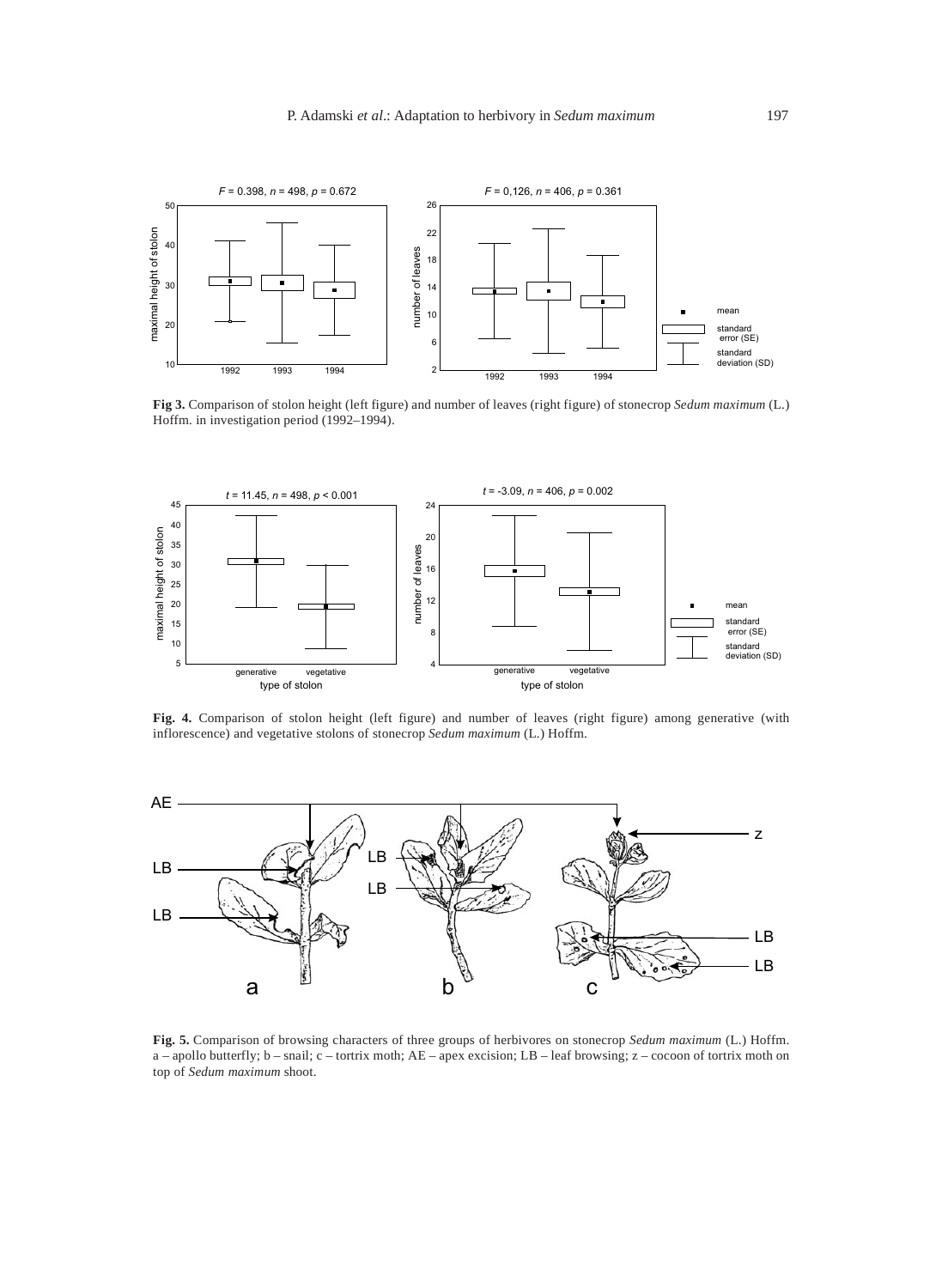lected species of land snails (mainly young individuals of *Helix pomatia, Perforatella umbrosa* and *Helicigona faustina*) and beetles (*Apion curtirostre* and *Polydrusus pilosus*) which attacked young shoots formed in late March to early May. Snails characteristically scratched leaves, and bigger specimens of *Helix pomatia* often ate all the apical part of a shoot. Beetles perforated the leaf surface.

Caterpillars of some moth species of the family *Tortricidae* and unidentified hymenopteran (*Symphyta*) larvae belonged to the second group, which attacked only the apical part of the stonecrop where they browsed inside a "cocoon" formed by a larva from rolled leaves. Such cocoons often dried and started to decay at the final phase of larval browsing.

The third distinctive group of herbivores included exclusively caterpillars of the apollo butterfly *Parnassius apollo*. When younger (instars 2 and 3), these caterpillars fed on the apical part of stolons. Grown larvae (instars 4 and 5) browsed mainly on leaves, but occasionally they also fed on the apical part of shoots or on the nodal part near the leaves (Fig. 5).

Other herbivores with distinctive browsings were deer, but their bites were rarely observed on the investigated plants.

 The most often encountered damage to the aboveground parts of a plant were small losses of leaf tissues. The average damage to leaf blades from herbivory varied from 3% leaf removal in 1993 to 7% in 1994 (Fig. 2). Browsing of leaves did not cause visible changes in further growth and development of the aboveground parts of a plant.

The other kind of wound was removal of the apex with a larger or smaller part of a stem. Our field observations showed that this damage was always compensated by development of one or more lateral sprouts, some of which produced inflorescences.

As we did not find any morphological reaction of the stonecrop to browsing of leaves, our further reasoning will concern the response of the plant to apex removal. The experiment showed that breaking of a stolon resulted in the development of one or more lateral



Effect of herbivory on *Sedum maximum*

**Fig. 6.** Lateral branching statistics after apex removal in stonecrop *Sedum maximum* (L.) Hoffm.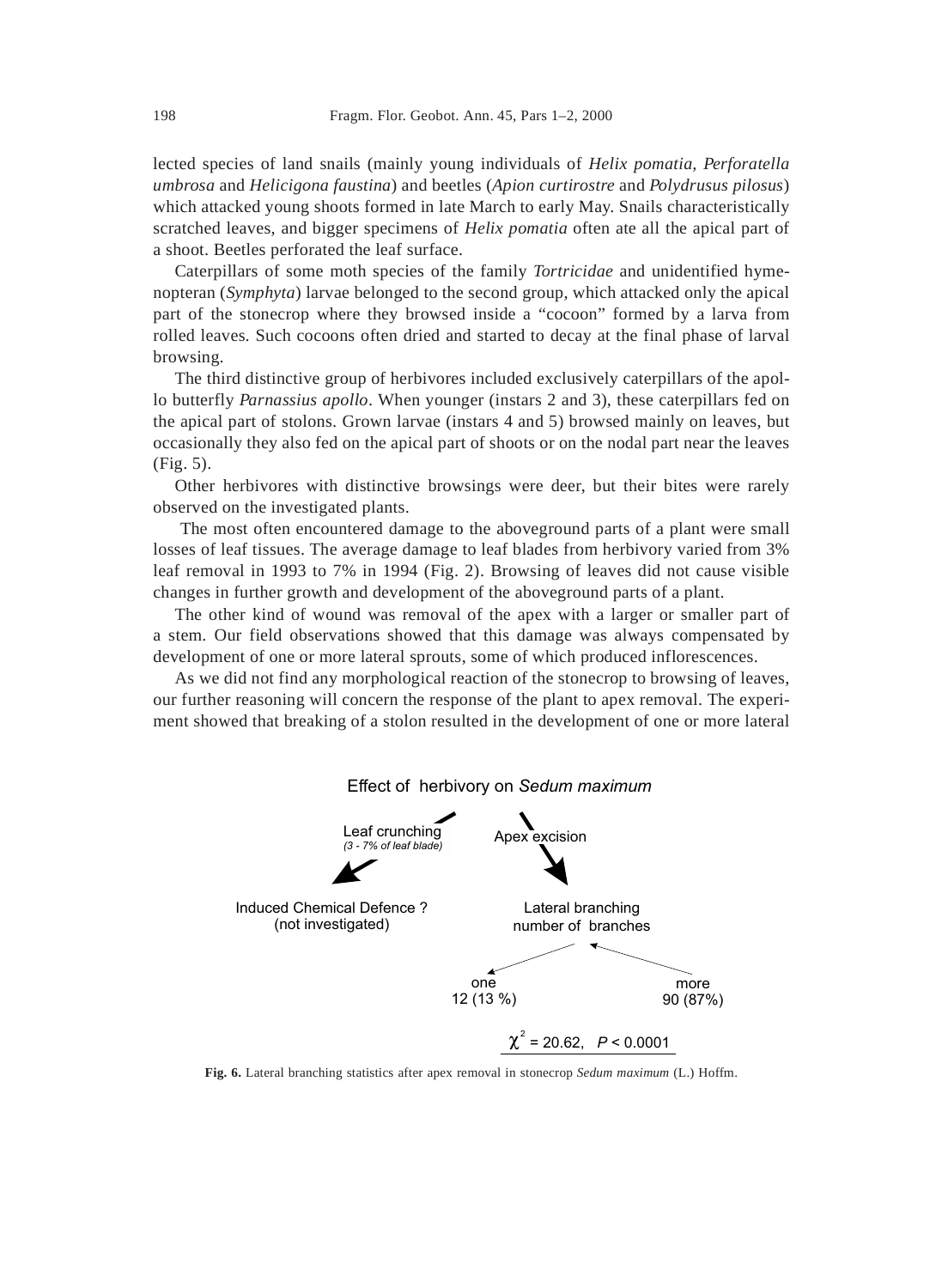shoots. Multi-shooted compensation of apex removal was significantly more frequent (80 cases) than single-shooted (12 cases) (Fig. 6); lateral shoots were more frequently generative than vegetative, but this difference was not statistically significant.

A comparison of treated stolons with the control group showed that the first group was not significantly higher than the control ones. In both groups (experimental and control) the width of inflorescences on generative shoots increased together with stolon height (Fig. 7). The rate of increase in inflorescence width per growth unit of stolon height (coefficient *b* of the equation  $y = a + bx$ ) was higher (0.183) in stolons with apex removal than the controls (0.169). There were significant differences in the total number of leaves on treated stolons (sum of leaves at a base and on all lateral shoots) compared controls and in total area of inflorescences (all inflorescences developing from lateral shoots) between the compared groups. For both characters the values noted for treated stolons were significantly higher (Fig. 7).



**Fig 7.** Comparison of number of leaves (left figure) and size of inflorescence (right figure) in broken (after apex excision) and control stolons of stonecrop *Sedum maximum* (L.) Hoffm.

#### **DISCUSSION**

Optimal defense theory predicts that the within-plant allocation of resources to defense against herbivory should be positively related to the relative fitness values of a plant tissue (organ) and its probability of being attacked (Rhoades 1979). Induced response, however, means not only the switch of energy allocation to any form of chemical or mechanical defense. In a considerable number of plant species the induced response to herbivory is also exhibited as an additional investment in the production of flowers and seeds, known as the compensatory mechanism (Mashinski & Whitham 1989; Mutikainen & Walls 1995).

The experiment with apex removal showed that simulated herbivore browsing on the apical part of a stem provoked compensatory lateral sprouting in the plant. In most cases (87%) the number of lateral shoots was significantly higher than one (Fig. 6). This mech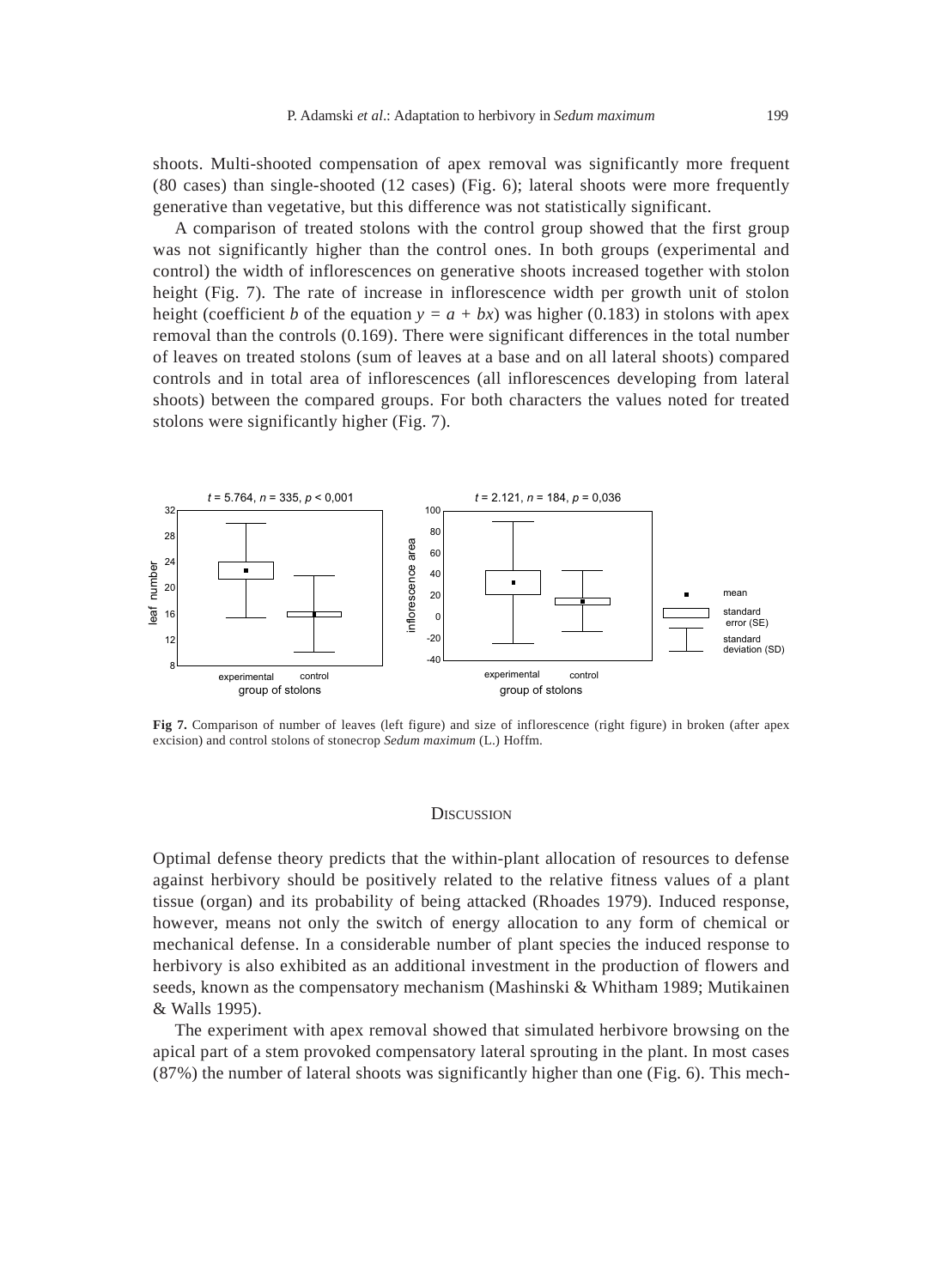anism compensates for losses caused by herbivory: the more shoots, the greater the number of leaves and total assimilative surface. (Fig. 7). Total area of inflorescences (including inflorescences on lateral schoots) in excised stems was greater

The results presented here confirm observations made in other species in the case of apex removal – the commonest mechanism of herbivory compensation is lateral sprouting (Aarssen 1995; Aarssen & Irvin 1991; Maschinski & Whitham 1989; Verkaar *et al.* 1986).

The question arises, why doesn't *Sedum maximum* respond in the same way (through compensative mechanisms) to browsing of its leaves by different herbivores. It seems that the mature leaves (unlike the apical part of a stem) produce chemical defense agents.

Two observations point to this suggestion. Field data on leaf browsings show that in 1993–1994 the average fraction of damaged leaf blade in the stonecrop varied from 3% to 7% (Wala 1995). This observation accords with the prediction of Haukioja and Neuvonen (1985) that leaf damage exceeding on average a few percent of its blade induces the plant to activate a chemical defense mechanism.

Observations of the foraging behavior of grown (instars 4 and 5) apollo caterpillars showed that they often changed shoots during feeding even when the leaves were almost untouched. This suggestion was confirmed in experimental breeding of *Parnassius apollo* larvae on another stonecrop species, *Sedum album* (Moser & Oertli 1980), and on *Sedum maximum* (Zawisza 1998), where in captivity caterpillars foraged only on a limited number of stolons with mature leaves. Both experiments produced higher mortality rates and much less effective energy assimilation in comparison to the control group browsing on much younger stolons.

The above observations and experiments correspond to data on high concentrations of alkaloids and polyphenolic compounds in aboveground tissues of *Sedum maximum* (Frank & Hartmann 1963; Wolbis´ 1989). These imply that mature leaves of the stonecrop have mechanisms of chemical defense at their disposal which effectively limit the intensity of browsing.

Correlations concerning the whole stonecrop plant (Fig. 2) show that the assimilative surface of leaves is positively correlated with the mass of underground organs and with the total area of inflorescence. At the same time, the negative correlation between the total area of inflorescence and the mass of underground organs suggests competition between the roots and inflorescences for assimilated energy, and a switch of energy allocation as an induced response to herbivory. However, the results of our experiment with apical excision demonstrate only the existence of a compensation mechanism in Sedum maximum and we are unable to correlate the range of compensation to the degree of lifetime fitness.

## **REFERENCES**

AARSSEN L. W. & IRVIN D. L. 1991. What selection: herbivory or competition? – Oikos **60**: 261–262.

AARSSEN L. W. 1995. Hypotheses for the evolution of apical dominance in plants: implications for the interpretation of overcompensation. – Oikos **74**: 149–156.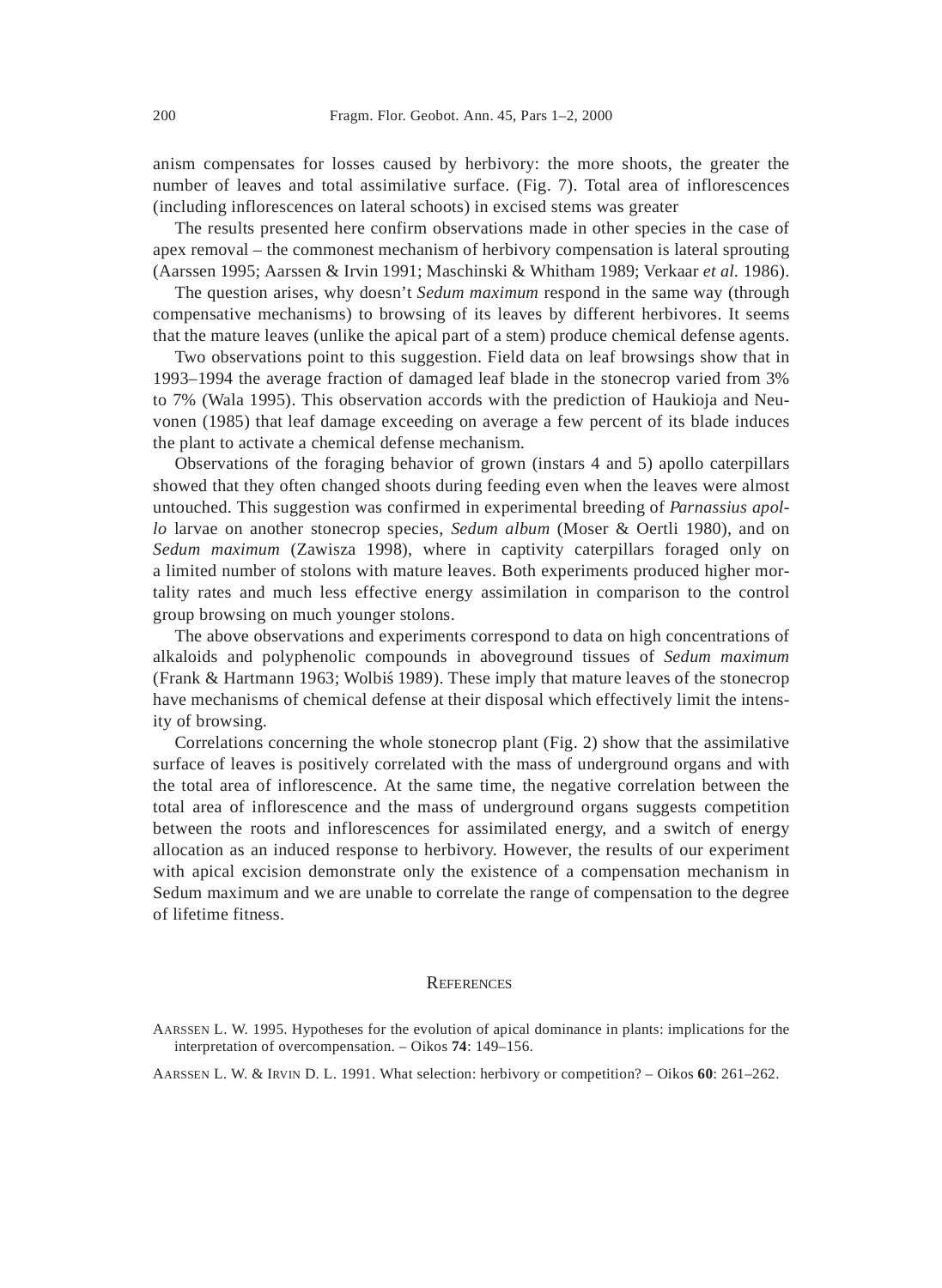- AGRAWAL A. A. 2000. Benefits and costs of induced plant defense for *Lepidium virginicum* (Brassicaceae). – Ecology **81**: 1804–1813.
- BERGELSON J. & CRAWLEY M. J. 1992. Herbivory and *Ipomopis aggregata:* the disadvantages of being eaten. – Am. Nat. **139**: 870–882.
- BERGELSON J., JUENGER T. & CRAWLEY M. J. 1996. Regrowth following herbivory in *Ipomopsis aggregata*: compensation but not overcompensation. – Am. Nat. **148**: 744–755.
- FRANK B. & HARTMANN W. 1963. *Sedum-*Alkaloide. Abh. Deut. Acad. Wiess. Berl., Kl. Chem. Geol., Biol. **44**: 111–119.
- HAUKIOJA E. & NEUVONEN S. 1985. Induced long-term resistance of birch foliage against defoliators: defensive or incidental? – Ecology **66**: 1303–1308.
- ŁASKAWIEC A. 1988. Rozmieszczenie i zasoby *Sedum maximum* Sut. w Pienin´skim Parku Narodowym (Distribution and resources of *Sedum maximum* Sut. in the Pieniny National Park). Mscr. of M. Sc. thesis, Institute of Botany, Jagiellonian University, Kraków.
- MASCHINSKI J. & WHITHAM T. G. 1989. The continuum of plant responses to herbivory: the influence of plant association, nutrient availability and timing. – Am. Nat. 134: 1–19.
- MOSER H. A. & OERTLI J. J. 1980. Evidence of a biochemical interaction between insect and specific foodplant in the system *P. apollo – S. album*. – Rev. Suisse Zool. **87**: 341–357.
- MUTIKAINEN P. & WALLS M. 1995. Growth, reproduction and defence in nettles: responses to herbivory modified by competition and fertilization. – Oecologia **104**: 487–495.
- OHNMEISS T. E. & BALDWIN I. T. 2000. Optimal defense theory predicts the ontogeny of an induced nicotine defense. – Ecology **81**: 1765–1783.
- PAIGE K. N. & WHITHAM T. G. 1987. Overcompensation in response to mammalian herbivory: the advantages of being eaten. – Am. Nat. **129**: 407–416.
- RHOADES D. F. 1979. Evolution of plant chemical defense against herbivores. In: G. A. ROSENTHAL & D. H. JANZEN (eds), Herbivores: their interaction with secondary plant metabolites, pp. 4–54. Academic Press, New York.
- VERKAAR H. J. E., MEIJDEN VAN DER E. & BREEBART L. 1986. The responses of *Cynoglossum officinale* L. and *Verbascum thapsus* L. to defoliation in relation to nitrogen supply. – New. Phytol. **104**: 121–129.
- WALA K. 1995. Rozchodnik wielki *Sedum maximum* roślina żywicielska gasienic niepylaka apollo *Parnassius apollo* [*Sedum maximum – the host plant of apollo butterfly caterpillars]. Chroncomy* Przyr. Ojcz. **51**(3): 44–55 (in Polish with English summary).
- WITKOWSKI Z. & ADAMSKI P. 1996. Decline and rehabilitation of the apollo butterfly *Parnassius apollo* (Linnaeus, 1758) in the Pieniny National Park (Polish Carpathians). – In: J. SETTELE, C. MARGULES, P. POSCHLOD & K. HEINLE (eds), Species survival in fragmented landscapes, pp. 7–14. Kluwer Academic Publ., Dordrecht.
- WITKOWSKI Z., PŁONKA P. & BUDZIK J. 1993. Vanishing of the local race of the apollo butterfly, *Parnassius apollo frankenbergeri* Slaby 1955 in the Pieniny Mountains (Polish West Carpathians) and measures taken to restitute its population. (in Polish).  $-$  In: A. BIDERMAN & B. WISNIEWSKI (eds), Utrzymanie i restytucja ginących gatunków roślin i zwierząt w parkach narodowych i rezerwatach przyrody [Preservation and restitution of declining species in natural parks and nature reserves]. – Pra˛dnik (Suppl. 1993): 103–119.
- WITKOWSKI Z. & ADAMSKI P. 1997. Decline and rehabilitation of apollo butterfly *Parnassius apollo* (Linnaeus 1758) in the Pieniny National Park (Polish Carpathians): 7–14. – In: J. SETTELE, C. MAR-GULES, P. POSCHLOD & K. HEINLE (eds), Species Survival in fragmented landscapes, pp.  $7-14$ . Kluwer Academic Publ., Dordrecht.
- WOLBIS´ M. 1989. Badania zwia˛zków fenolowych w niektórych gatunkach rodzaju *Sedum* L. ["Studies of phenolic compounds in some species of the genus *Sedum* L."]. 112 pp. Habilitation Thesis, Medical Academy of Łódź, Łódź (in Polish).